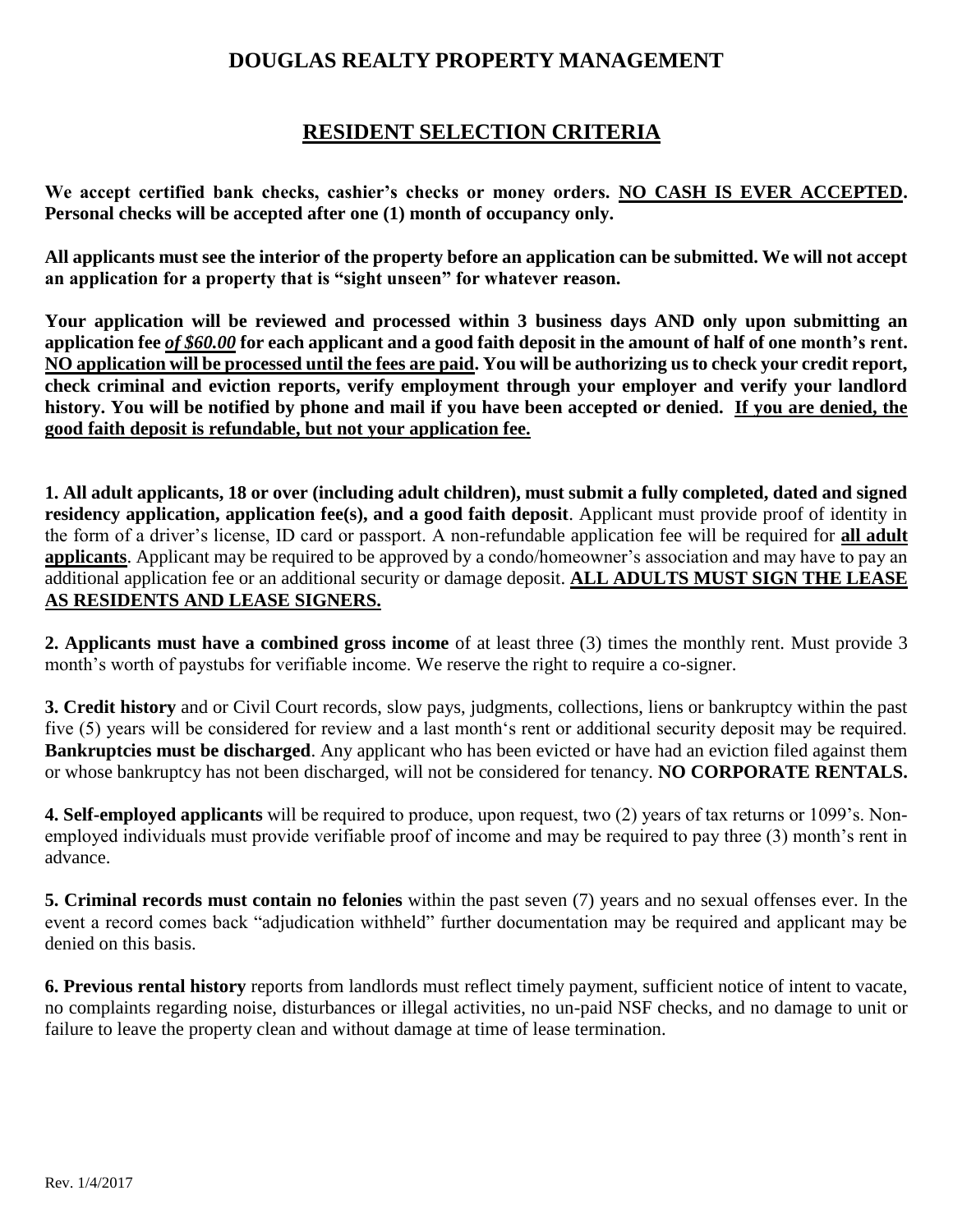**7. Pets are permitted with specific written permission of landlord/owner** in the lease document, an addendum to the lease. **A non-refundable pet fee of \$250.00 for the first initial pet and \$200.00 additional security deposit per pet thereafter is required.** Any pets or additional pets found to occupy or visit the residence without prior written approval, for any reason whatsoever, will be charged a \$500.00 pet violation fee and tenancy is subject to eviction. **Rottweilers, German Shepard's, Dobermans, Chows, and Pit Bulls will not be accepted.**

**8. A good faith deposit** is required to hold the property off the market for **no longer than 15 days**. In the event the application is approved and the applicant *fails* to enter into a lease, the applicant shall forfeit this deposit. In the event the application is approved, this deposit shall be applied to the required security deposit. **ALL leases must be signed within 7 days from your application being approved, regardless of move-in date**. Additional monies required can be paid at lease signing or when the keys are picked up.

**9. Applicants will be required to pay a security deposit** at the time of lease execution in the minimum amount of one month's rent + \$100 or more. We reserve the right to require a higher security deposit and/or additional prepaid rent. *All deposits are to be paid with a cashier's check or money orders. No personal checks will be accepted for deposits.* 

### **10. The number of occupants must be in compliance with HUD standards/guidelines.**

**11. Any exceptions** to our company's criteria will need to be submitted in writing to the rental agent for presentation to the landlord for consideration. If approval is then given for such exceptions, additional security, co-signers, and/or additional advance rent payments may be required.

**12. Verbal representations** are non-binding. This criteria is subject to change.

*Thank you for allowing DOUGLAS REALTY & DEVELOPMENT, INC to assist you in finding a place for you to call "HOME".*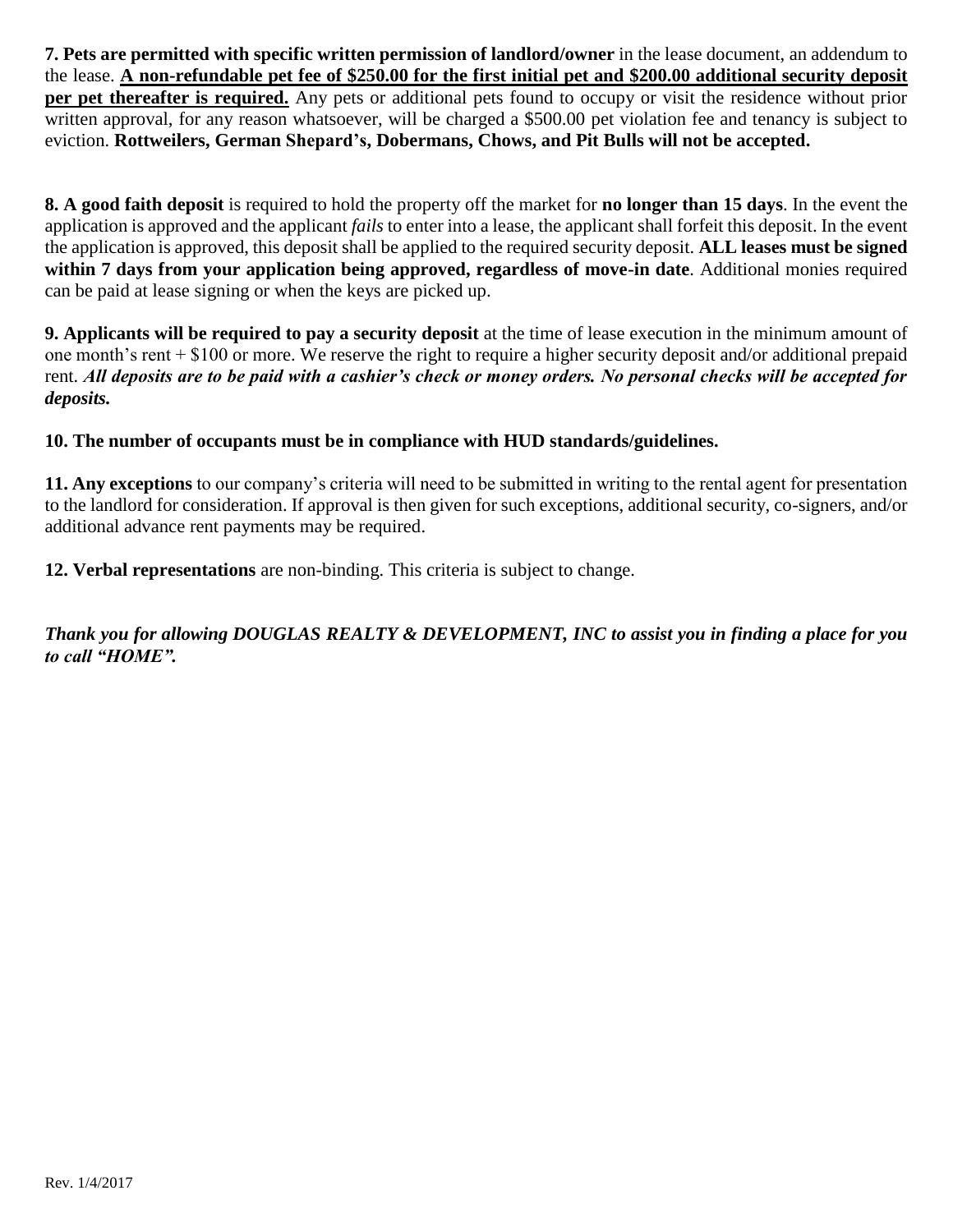#### Douglas Realty Property Management

4821 Coronado Parkway Cape Coral, Florida 33904 (239) 542-2710 Office (239) 542-3253 Fax 1-888-208-5129 Toll-Free [www.douglasrealty.net](http://www.douglasrealty.net/)

**Date:\_\_\_\_\_\_\_\_\_\_\_\_\_\_\_\_\_\_\_\_** 

**NOTE: A \$60.00 per person application fee is required with this application and is non-refundable. A \$25.00 pet application fee is required along with a completed pet application. Properties are held only after completion of this form and payment of application fee and holding deposit. Certified bank checks, cashier's checks or money orders will only be accepted for the application and holding fee. Applications can take up to 3 days to process. You will be notified by phone and mail regarding the status of your application. A copy of your driver's license will be required with your application.**

 $\_$  ,  $\_$  ,  $\_$  ,  $\_$  ,  $\_$  ,  $\_$  ,  $\_$  ,  $\_$  ,  $\_$  ,  $\_$  ,  $\_$  ,  $\_$  ,  $\_$  ,  $\_$  ,  $\_$  ,  $\_$  ,  $\_$  ,  $\_$  ,  $\_$  ,  $\_$  ,  $\_$  ,  $\_$  ,  $\_$  ,  $\_$  ,  $\_$  ,  $\_$  ,  $\_$  ,  $\_$  ,  $\_$  ,  $\_$  ,  $\_$  ,  $\_$  ,  $\_$  ,  $\_$  ,  $\_$  ,  $\_$  ,  $\_$  ,

**Office use:** Application fee: In State \$60.00 Rush Fee (2-3 day move in request) \$50.00

**Holding Fee:\_\_\_\_\_\_\_\_\_\_\_\_\_\_\_** 1st month's rent:\_\_\_\_\_\_\_\_\_\_\_\_Pet fee:\_\_\_\_\_\_\_\_\_\_\_\_\_\_LMR rent:\_\_\_\_\_\_\_\_\_\_\_\_\_\_\_\_\_\_\_\_\_\_

Approved: \_\_\_\_Yes \_\_\_\_No

#### **APPLICATION OF RESIDENCY PLEASE FILL OUT COMPLETELY**

The undersigned hereby makes application to rent:

RENT TO INCLUDE: LAWN POOL SALT/WELL

**(CONDO/ASSOCIATION ONLY: \_\_\_\_\_WATER\_\_\_\_\_BASIC CABLE)**

Were you referred by someone: \_\_\_\_\_\_\_\_\_Yes \_\_\_\_\_\_\_No If yes, who: \_\_\_\_\_\_\_\_\_\_\_\_\_\_\_

**Move in date:** 

#### **ALL APPLICANTS OVER 18 YRS OF AGE MUST PROVIDE INFORMATION**

| Applicant: |       |
|------------|-------|
|            |       |
|            | SS #: |
|            |       |
|            |       |
|            |       |
|            |       |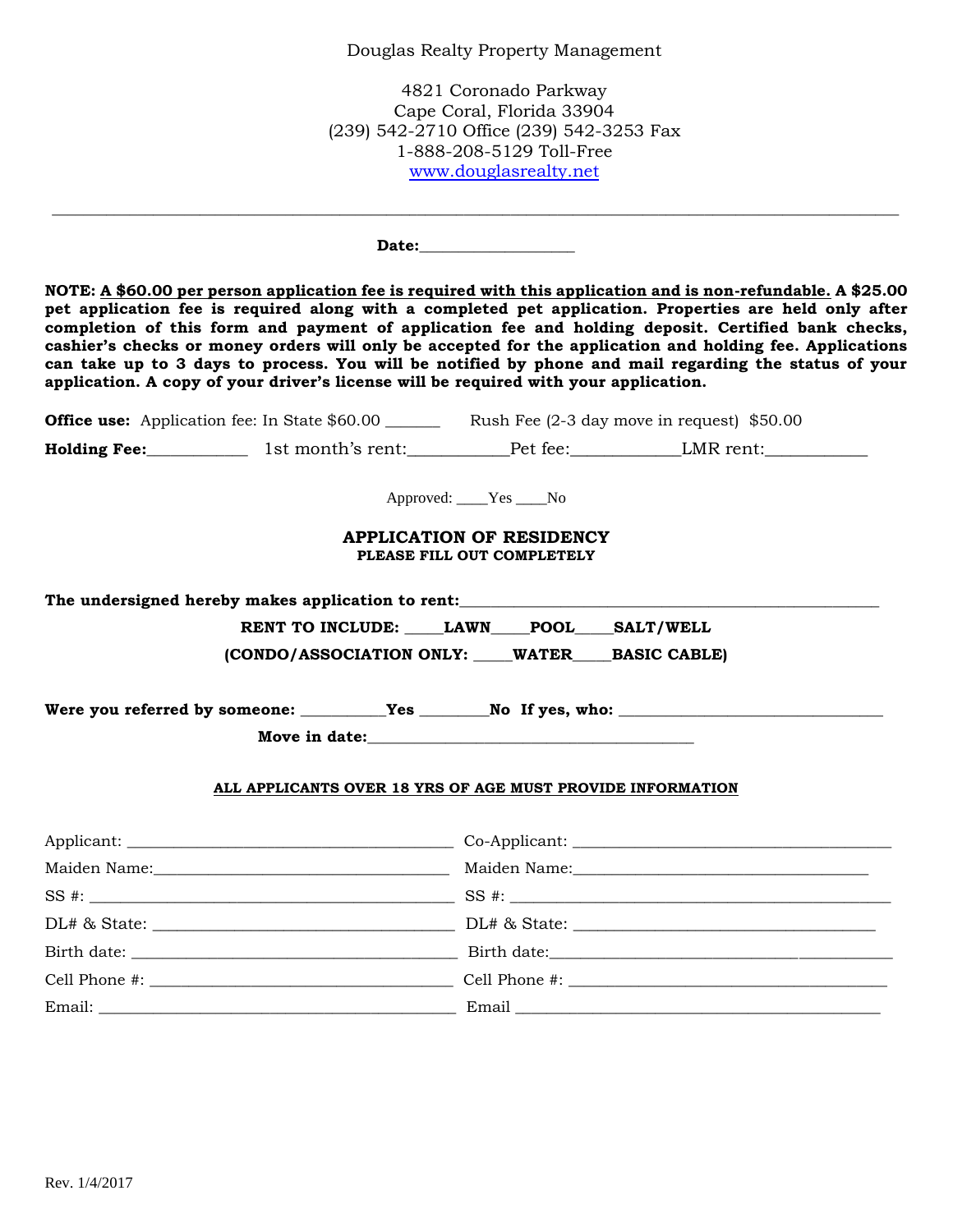|  |  |  |                                                                                                                                             |                                                                                                                        |  |  |  | <b>CURRENT VEHICLES</b> |  |
|--|--|--|---------------------------------------------------------------------------------------------------------------------------------------------|------------------------------------------------------------------------------------------------------------------------|--|--|--|-------------------------|--|
|  |  |  |                                                                                                                                             |                                                                                                                        |  |  |  |                         |  |
|  |  |  |                                                                                                                                             |                                                                                                                        |  |  |  |                         |  |
|  |  |  |                                                                                                                                             |                                                                                                                        |  |  |  |                         |  |
|  |  |  |                                                                                                                                             |                                                                                                                        |  |  |  |                         |  |
|  |  |  |                                                                                                                                             |                                                                                                                        |  |  |  |                         |  |
|  |  |  |                                                                                                                                             | Do you own it: ____Yes ____No If no, do you rent it: ____Yes ___No Rental amount: _________________<br>Owner or agent: |  |  |  |                         |  |
|  |  |  |                                                                                                                                             |                                                                                                                        |  |  |  |                         |  |
|  |  |  |                                                                                                                                             |                                                                                                                        |  |  |  |                         |  |
|  |  |  | <b>EMPLOYMENT INFORMATION</b><br>Your employer will be notified and income verified<br>Please turn in recent paycheck stub with application |                                                                                                                        |  |  |  |                         |  |
|  |  |  |                                                                                                                                             |                                                                                                                        |  |  |  |                         |  |
|  |  |  |                                                                                                                                             |                                                                                                                        |  |  |  |                         |  |
|  |  |  |                                                                                                                                             |                                                                                                                        |  |  |  |                         |  |
|  |  |  |                                                                                                                                             |                                                                                                                        |  |  |  |                         |  |
|  |  |  |                                                                                                                                             |                                                                                                                        |  |  |  |                         |  |
|  |  |  |                                                                                                                                             |                                                                                                                        |  |  |  |                         |  |
|  |  |  |                                                                                                                                             |                                                                                                                        |  |  |  |                         |  |
|  |  |  |                                                                                                                                             |                                                                                                                        |  |  |  |                         |  |
|  |  |  |                                                                                                                                             |                                                                                                                        |  |  |  |                         |  |
|  |  |  |                                                                                                                                             |                                                                                                                        |  |  |  |                         |  |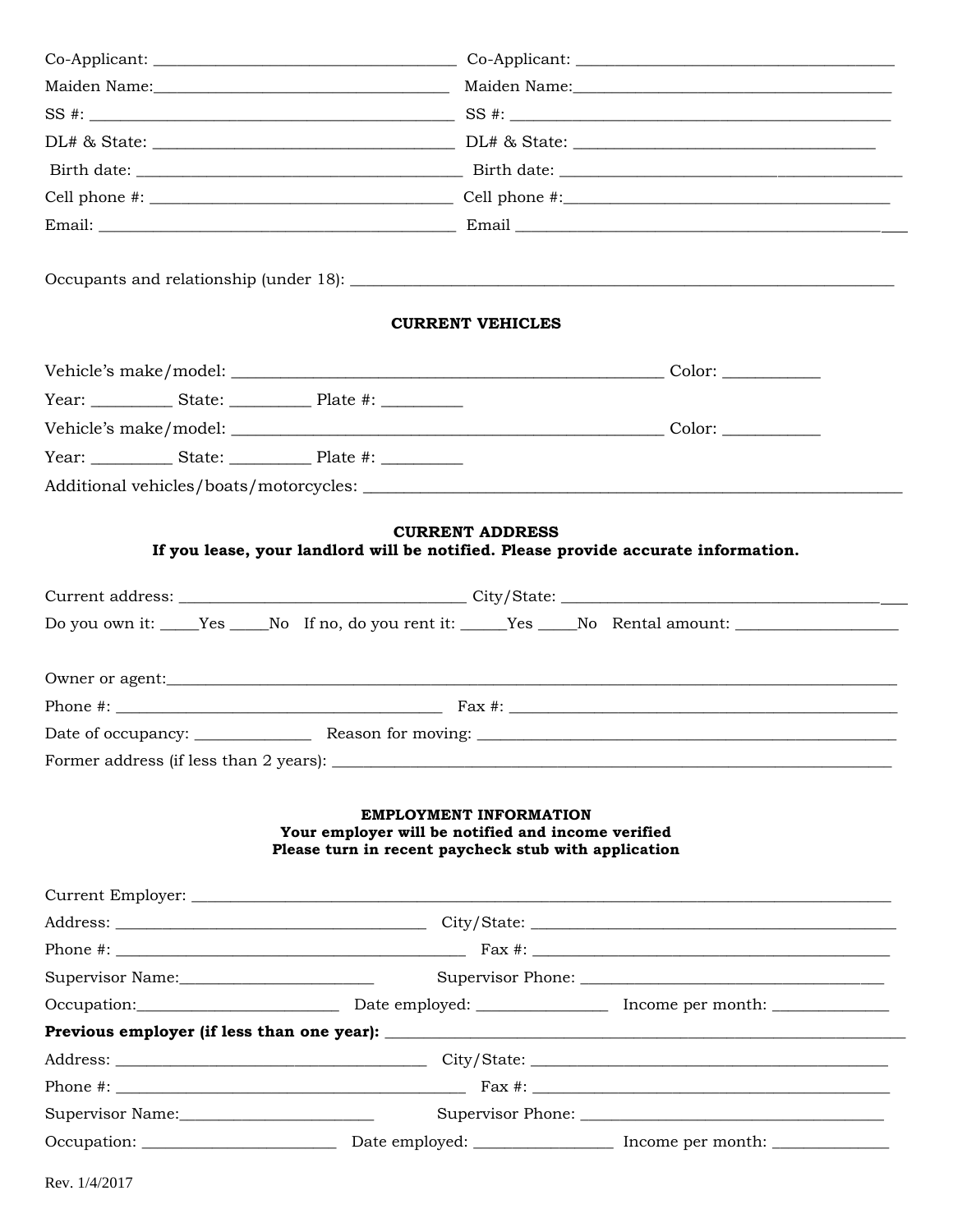### **CO-APPLICANT EMPLOYMENT INFORMATION**

| If there are other sources of income you would like us to consider, please list income, source and person who we can contact<br>to verify. You do not have to reveal alimony and/or child support unless you want us to consider it as income. |                                                                                                  |  |  |  |  |
|------------------------------------------------------------------------------------------------------------------------------------------------------------------------------------------------------------------------------------------------|--------------------------------------------------------------------------------------------------|--|--|--|--|
|                                                                                                                                                                                                                                                | <b>HAVE ANY APPLICANT EVER:</b><br>False information is subject to this application being denied |  |  |  |  |
| Filed for Bankruptcy: ______Yes ______No If yes, has it been discharged: _____Yes _____No                                                                                                                                                      |                                                                                                  |  |  |  |  |
| Been arrested for a felony: _____Yes _____No                                                                                                                                                                                                   |                                                                                                  |  |  |  |  |
| Been evicted from tenancy or eviction filed: _____Yes ____No                                                                                                                                                                                   |                                                                                                  |  |  |  |  |
|                                                                                                                                                                                                                                                | <b>PETS</b>                                                                                      |  |  |  |  |
| Subject to approval. Dangerous breed dogs not accepted (see #7 on resident criteria)                                                                                                                                                           |                                                                                                  |  |  |  |  |
| Do you have a pet(s): $\_\_\_\$ Yes $\_\_\$ No If yes, how many $\_\_\_\_\_\_\_\$<br>Please turn in a picture of pets with additional pet application. \$25.00 per pet application fee                                                         |                                                                                                  |  |  |  |  |
|                                                                                                                                                                                                                                                | IN CASE OF EMERGENCY                                                                             |  |  |  |  |
|                                                                                                                                                                                                                                                |                                                                                                  |  |  |  |  |
|                                                                                                                                                                                                                                                |                                                                                                  |  |  |  |  |
|                                                                                                                                                                                                                                                | <b>SUMMARY OF FEES</b>                                                                           |  |  |  |  |
| Rent received on the 4th day of the month                                                                                                                                                                                                      | \$50.00 initial late fee                                                                         |  |  |  |  |
| Each day late thereafter                                                                                                                                                                                                                       | \$2.00 per day additional                                                                        |  |  |  |  |
| Posting of notices                                                                                                                                                                                                                             | \$25.00                                                                                          |  |  |  |  |
| <b>Right of entry violation</b>                                                                                                                                                                                                                | \$100.00                                                                                         |  |  |  |  |
| Pet violation                                                                                                                                                                                                                                  | \$500.00                                                                                         |  |  |  |  |
| Security deposit claim fee                                                                                                                                                                                                                     | \$100.00                                                                                         |  |  |  |  |
| <b>Code Violation fee</b>                                                                                                                                                                                                                      | \$75.00                                                                                          |  |  |  |  |
|                                                                                                                                                                                                                                                |                                                                                                  |  |  |  |  |

**Fees noted in** *sample lease* **do not reflect Douglas Realty & Development, Inc policies.**